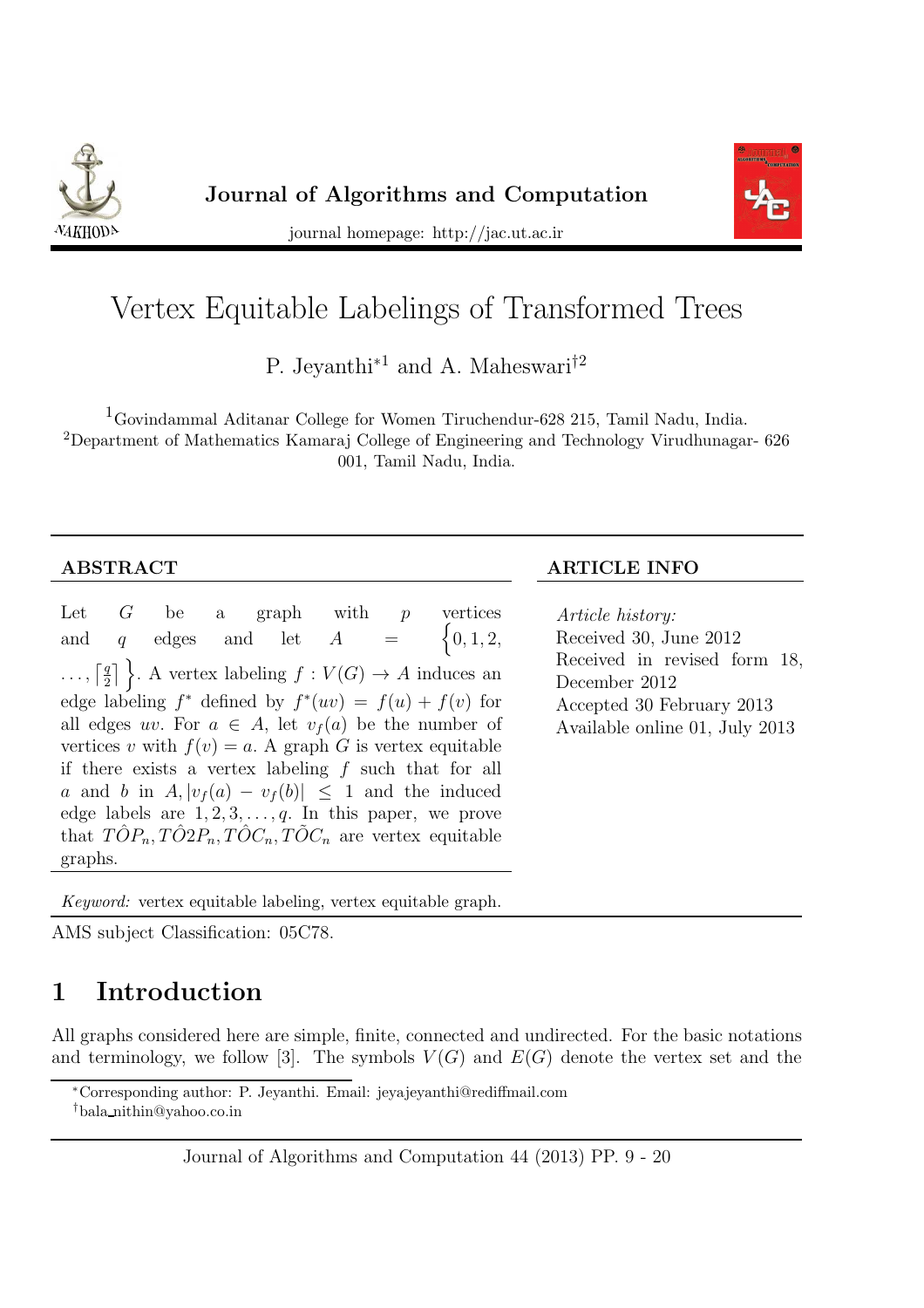edge set of a graph G respectively. Let  $G = (p, q)$  be a graph with  $p = |V(G)|$  vertices and  $q = |E(G)|$  edges. A labeling f of a graph G is a mapping that assigns elements of a graph to the set of numbers (usually to positive or non-negative integers). If the domain of the mapping is the set of vertices (respectively, the set of edges) then we call the labeling *vertex labeling* (respectively, *edge labeling*). The labels of the vertices induce the labels of the edges. There are several types of labeling and a detailed survey on graph labeling can be found in [2]. A vertex labeling f is said to be a difference labeling if it induces the label  $|f(x)-f(y)|$  for each edge xy which is called the weight of an edge  $xy$ . A brief summary of the definitions and known results are given below.

The total graph  $T(G)$  of a graph G is a graph such that the vertex set of  $T(G)$  corresponds to the vertices and the edges of G and the two vertices are adjacent in  $T(G)$  if and only if their corresponding elements are either adjacent or incident in  $G$ . For each vertex  $v$  of a graph  $G$ , take a new vertex  $v'$  and join  $v'$  to the vertices of G which are adjacent to v. The graph thus obtained is called the splitting graph of G and is denoted by  $S'(G)$ .

Let G be a graph with p vertices and q edges. A graph H is said to be a super subdivision of G if H is obtained from G by replacing every edge  $e_i$  of G by a complete bipartite graph  $K_{2,m_i}$  for some  $m_i, 1 \leq i \leq q$  in such a way that ends of  $e_i$  are merged with the two vertices of the 2-vertices part of  $K_{2,m_i}$ , after removing the edge  $e_i$  from G. A super subdivision H of G is said to be an arbitrary super subdivision of G if every edge of G is replaced by  $K_{2,m}$  (m vary for each edge arbitrarily). Fusion of two cycles  $C_m$  and  $C_n$  is a graph  $C(m, n)$  obtained by identifying an edge of a cycle  $C_m$  with an edge of a cycle  $C_n$ .

The concept of equitable labeling of graphs was due to Bloom and Ruiz  $[1]$ . A function  $f$ :  $V(G) \to \{0, 1, \ldots, k-1\}$  is called k-equitable labeling if the conditions  $|v_f(i) - v_f(j)| \leq 1$  and  $|e_{\overline{f}}(i) - e_{\overline{f}}(j)| \leq 1$  for  $i \neq j, i, j = 0, 1, 2, \ldots, k-1$  are satisfied, where f is the induced edge labeling given by  $f(uv) = |f(u) - f(v)|$  and  $v_f(i)$  and  $e_{\overline{f}}(i), i \in \{0, 1, ..., k-1\}$  are the number of vertices and edges of  $G$  respectively with label  $i$ .

A. Lourdusamy and M. Seenivasan introduced the concept of vertex equitable labeling in [7]. Let G be a graph with p vertices and q edges and let  $A = \{0, 1, 2, \ldots, \lceil \frac{q}{2} \rceil \}$  $\left[\frac{q}{2}\right]$ . A vertex labeling  $f: V(G) \to A$  induces an edge labeling  $f^*$  defined by  $f^*(uv) = f(u) + f(v)$  for all edges uv. For  $a \in A$ , let  $v_f(a)$  be the number of vertices v with  $f(v) = a$ . A graph G is said to be vertex equitable if there exists a vertex labeling f such that for all a and b in A,  $|v_f(a)-v_f(b)| \leq 1$  and the induced edge labels are  $1, 2, 3, \ldots, q$ . They proved that the graphs like path, bistar  $B(n, n)$ , comb graph, cycle  $C_n$  if  $n \equiv 0$  or 3(mod 4),  $K_{2,n}$ ,  $C_3^{(t)}$  for  $t \geq 2$ , quadrilateral snake,  $K_2 + mK_1$ ,  $K_{1,n} \cup K_{1,n+k}$  if and only if  $1 \leq k \leq 3$ , ladder, arbitrary super division of any path and cycle  $C_n$ with  $n \equiv 0$  or 3(*mod* 4) are vertex equitable. Also they proved that the graphs  $K_{1,n}$  if  $n \geq 4$ , any Eulerian graph with n edges where  $n \equiv 1$  or  $2(mod 4)$ , the wheel  $W_n$ , the complete graph  $K_n$  if  $n > 3$  and triangular cactus with  $q \equiv 0$  or 6 or 9(mod 12) are not vertex equitable. In addition, they proved that if G is a graph with p vertices and q edges, q is even and  $p < \frac{q}{2} + 2$ then  $G$  is not vertex equitable.

P. Jeyanthi and A. Maheswari [5, 6] proved that  $T_p$ -trees,  $T \odot \overline{K_n}$  where T is a  $T_p$ -tree with an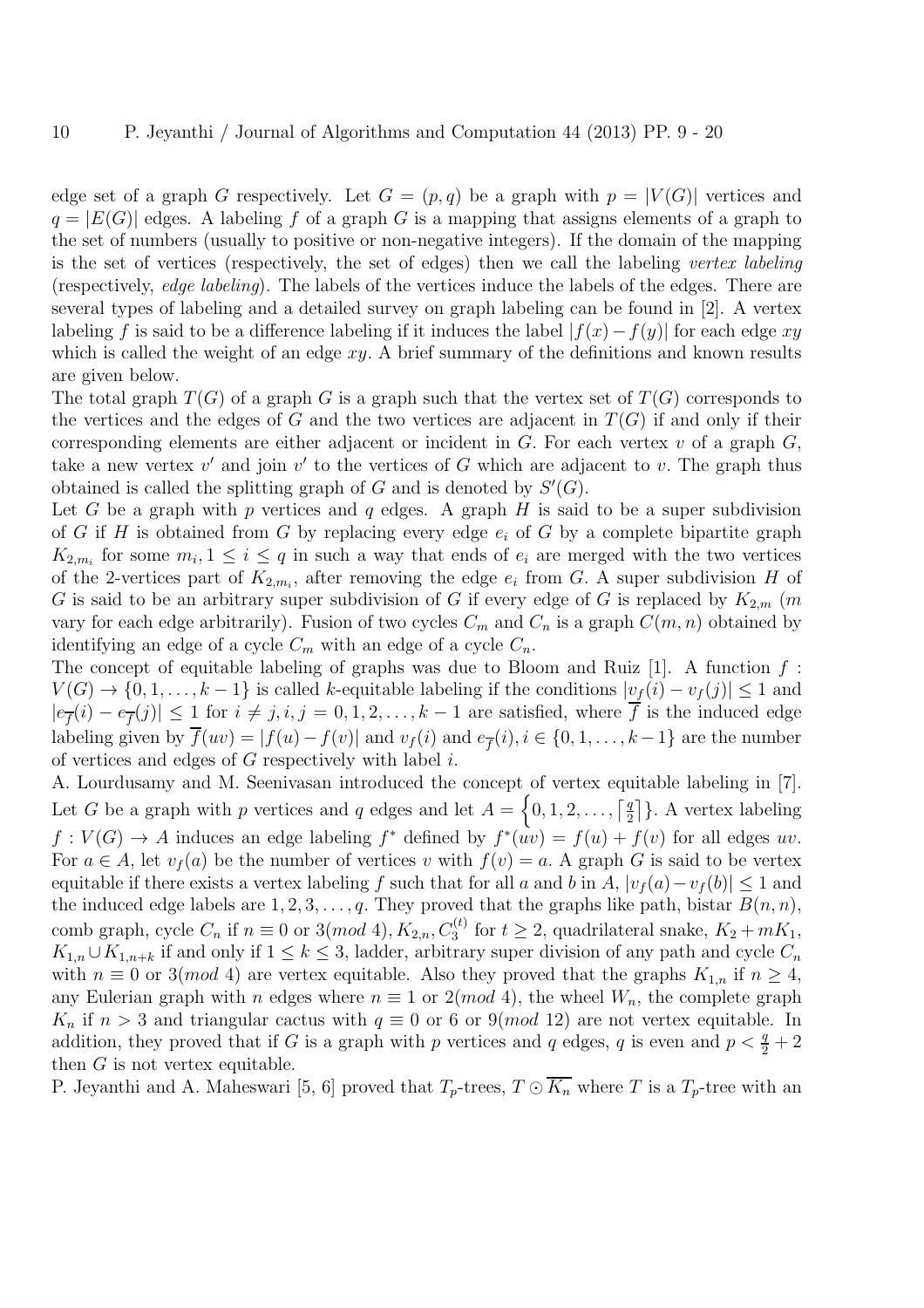even number of vertices, the bistar  $B(n, n + 1)$ , the caterpillar  $S(x_1, x_2, \ldots, x_n)$ ,  $C_n \odot \overline{K_1}$ ,  $P_n^2$ , tadpoles,  $C_m \oplus C_n$ , armed crowns,  $[Pm; C_n^2]$ ,  $\langle P_m \hat{o} K_{1,n} \rangle$ , the graphs obtained by duplicating an arbitrary vertex and an arbitrary edge of a cycle  $C_n$ , total graph of  $P_n$ , splitting graph of  $P_n$ and  $C(m, n)$  are vertex equitable graphs.

In this paper, we prove that  $T\hat{O}P_n, T\hat{O}2P_n, T\hat{O}C_n, T\tilde{O}C_n$  are vertex equitable graphs. We use the following definitions.

**Definition 1.1.** [4] Let T be a tree and  $u_0$  and  $v_0$  be two adjacent vertices in T. Let u and v *be two pendant vertices of* T *such that the length of the path* u0*-*u *is equal to the length of the* path  $v_0$ -v. If the edge  $u_0v_0$  is deleted from T and u and v are joined by an edge uv, then such a *transformation of* T *is called an elementary parallel transformation (ept) and the edge*  $u_0v_0$  *is called transformable edge.*

If by the sequence of ept's, T can be reduced to a path, then T is called a  $T_p$ -tree (transformed tree) and such a sequence regarded as a composition of mappings (ept's) denoted by P, is called a parallel transformation of T. The path, the image of T under P is denoted as  $P(T)$ . A  $T_P$ -tree and a sequence of two ept's reducing it to a path are illustrated in Figure-1.



Figure 1: A  $T_P$ -tree and a sequence of two ept's reducing it to a path

**Definition 1.2.** Let  $G_1$  be a graph with p vertices and  $G_2$  be any graph. A graph  $G_1 \partial G_2$  is *obtained from*  $G_1$  *and*  $p$  *copies of*  $G_2$  *by identifying one vertex of*  $i^{th}$  *copy of*  $G_2$  *with*  $i^{th}$  *vertex*  $of G_1$ .

**Definition 1.3.** Let  $G_1$  be a graph with p vertices and  $G_2$  be any graph. A graph  $G_1 \partial G_2$  is *obtained from*  $G_1$  *and*  $p$  *copies of*  $G_2$  *by joining one vertex of*  $i^{th}$  *copy of*  $G_2$  *with*  $i^{th}$  *vertex of*  $G_1$  *by an edge.* 

#### 2 Main Result

In this paper, we prove that  $T\hat{O}P_n, T\hat{O}2P_n, T\hat{O}C_n, T\tilde{O}C_n$  are vertex equitable graphs.

**Theorem 2.1.** Let T be a  $T_p$ -tree on m vertices. Then the graph  $T\hat{o}P_n$  is a vertex equitable *graph.*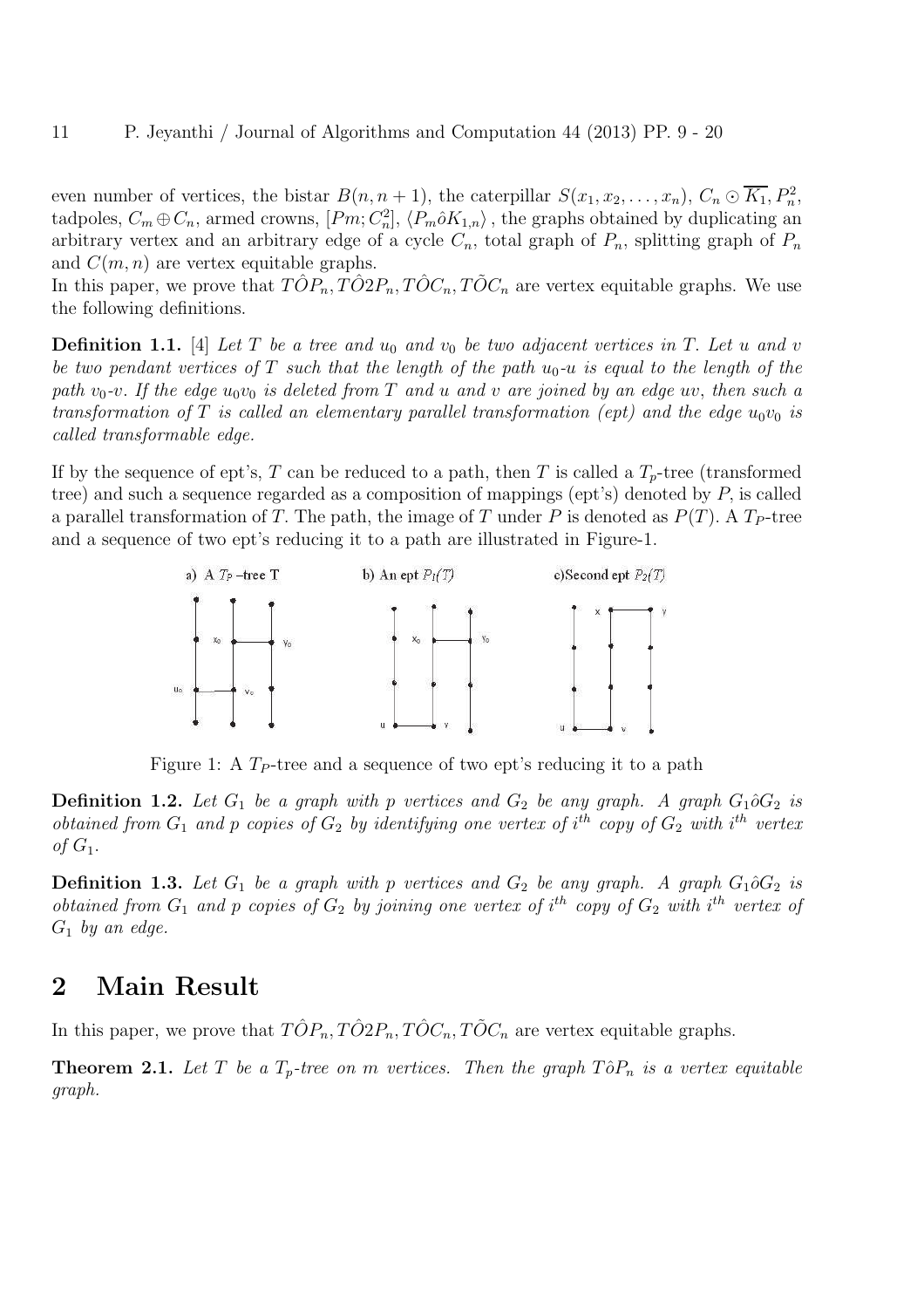*Proof.* Let T be a  $T_p$ -tree with m vertices. By the definition of a transformed tree there exists a parallel transformation P of T such that for the path  $P(T)$  we have (i)  $V(P(T)) = V(T)$ (ii)  $E(P(T)) = (E(T)E_d) \square E_p$  where  $E_d$  is the set of edges deleted from T and  $E_p$  is the set of edges newly added through the sequence  $P = (P_1, P_2, \ldots, P_k)$  of the epts P used to arrive at the path  $P(T)$ . Clearly,  $E_d$  and  $E_p$  have the same number of edges.

Now denote the vertices of  $P(T)$  successively by  $v_1, v_2, \ldots, v_m$  starting from one pendant vertex of  $P(T)$  right up to the other one. Let  $u_1^j$  $j\overline{_{1}},u_{2}^{j}$  $u_2^j, \ldots, u_n^j (1 \leq j \leq m)$  be the vertices of  $j^{th}$  copy of  $P_n$ . Then  $V(T\hat{o}P_n) = \{u_i^j\}$  $i: 1 \leq i \leq n, 1 \leq j \leq m$  with  $u_n^j = v_j$ . The graph  $T \hat{\sigma} P_n$  has  $mn$ vertices and  $mn-1$  edges. Let  $A = \{0, 1, 2, \ldots, \left\lceil \frac{mn-1}{2} \right\rceil \}$ .

We define a vertex labeling 
$$
f : V(T\hat{o}P_n) \to A
$$
 as follows:  
For  $1 \le i \le n$ , let  $f(u_i^j) = \begin{cases} \frac{n_j}{2} - \left\lfloor \frac{i}{2} \right\rfloor & \text{if } j \text{ is even, } 1 \le j \le m \\ \frac{n(j-1)}{2} + \left\lfloor \frac{i}{2} \right\rfloor & \text{if } j \text{ is odd, } 1 \le j \le m. \end{cases}$ 

Let  $v_i v_j$  be a transformed edge in T for some indices  $i, j, 1 \le i \le j \le m$  and let  $P_1$  be the ept that deletes the edge  $v_i v_j$  and adds the edge  $v_{i+t} v_{j-t}$  where t is the distance of  $v_i$  from  $v_{i+t}$  as also the distance of  $v_j$  from  $v_{j-t}$ . Let P be a parallel transformation of T that contains  $P_1$  as one of the constituent epts.

Since  $v_{i+t}v_{j-t}$  is an edge in the path  $P(T)$ , it follows that  $i + t + 1 = j - t$  which implies  $j = i + 2t + 1$ . Therefore, i and j are of opposite parity, that is, i is odd and j is even or vice-versa.

The induced label of the edge  $v_i v_j$  is given by

$$
f^*(v_i v_j) = f^*(v_i v_{i+2t+1})
$$
  
=  $f(v_i) + f(v_{i+2t+1})$   
=  $\begin{cases} \frac{n(i-1)}{2} + \left[\frac{n}{2}\right] + \frac{n(i+2t+1)}{2} - \left[\frac{n}{2}\right] & \text{if } i \text{ is odd} \\ \frac{n i}{2} - \left[\frac{n}{2}\right] + \frac{n(i+2t+1-1)}{2} + \left[\frac{n}{2}\right] & \text{if } i \text{ is even.} \end{cases}$   
=  $n(i+t)$  and  

$$
f^*(v_{i+t}v_{j-t}) = f^*(v_{i+t}v_{i+t+1})
$$
  
=  $f(v_{i+t}) + f(v_i v_{i+t+1})$   
=  $n(i+t).$ 

Therefore,  $f^*(v_i v_j) = f^*(v_{i+t}v_{j-t}).$ 

It can be verified that the induced edge labels of  $T\hat{o}P_n$  are  $1, 2, 3, \ldots, mn-1$  and for  $|v_f(a)$  $v_f(b)| \leq 1$  for all  $a, b \in A$ . Hence,  $T \hat{o} P_n$  is a vertex equitable graph.  $\Box$ 

The vertex equitable labeling of  $T\hat{o}P_5$  where T is a  $T_p$ -tree with 13 vertices is given in Figure 2.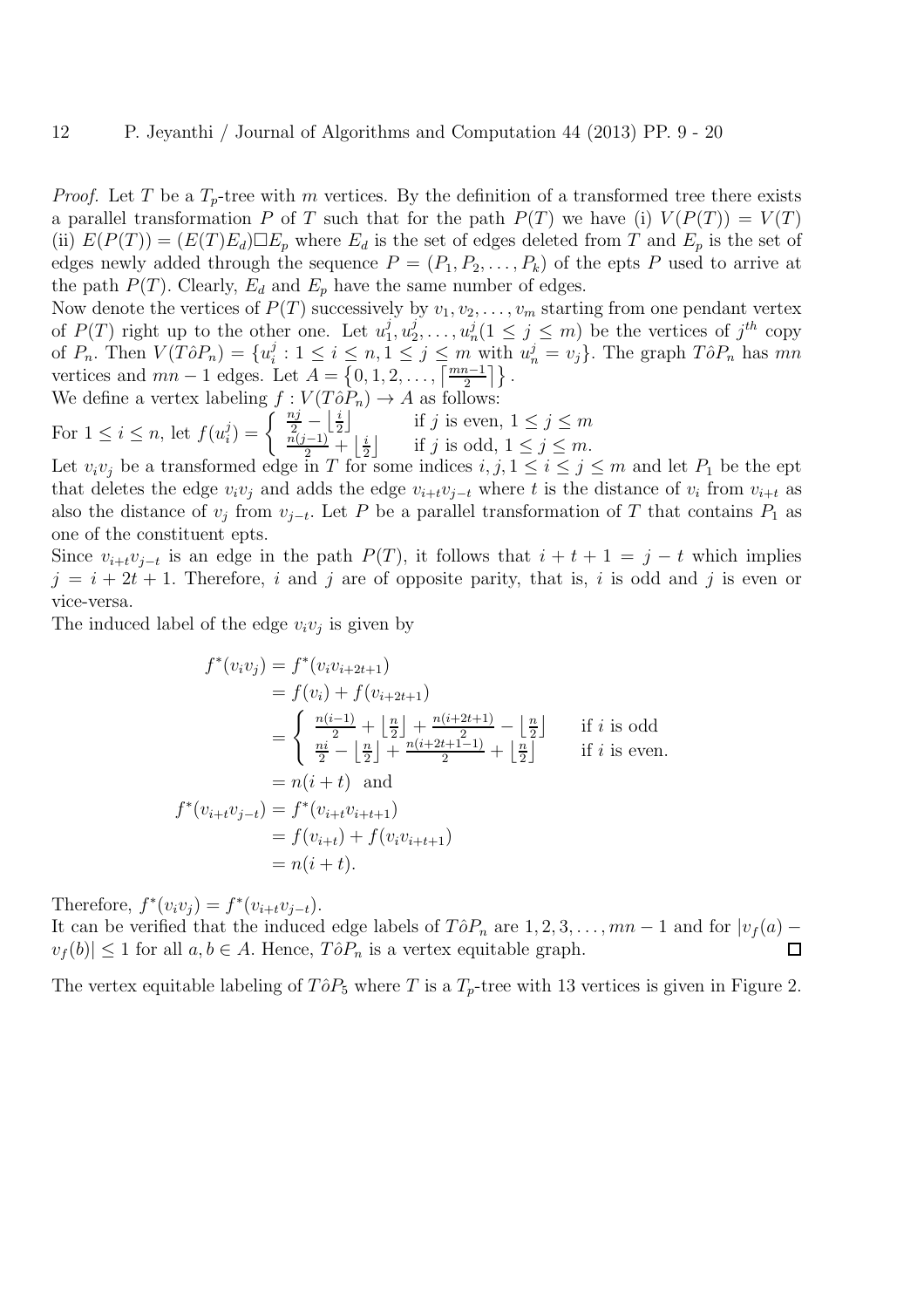

Figure 2

**Theorem 2.2.** Let T be a  $T_p$ -tree on m vertices. Then the graph  $T\hat{o}2P_n$  is a vertex equitable *graph.*

*Proof.* Let T be a  $T_p$ -tree with m vertices. By the definition of a transformed tree there exists a parallel transformation P of T such that for the path  $P(T)$  we have (i)  $V(P(T)) = V(T)$  (ii)  $E(P(T)) = (E(T) - E_d) \Box E_p$  where  $E_d$  is the set of edges deleted from T and  $E_p$  is the set of edges newly added through the sequence  $P = (P_1, P_2, \ldots, P_k)$  of the epts P used to arrive at the path  $P(T)$ . Clearly,  $E_d$  and  $E_p$  have the same number of edges.

Now denote the vertices of  $P(T)$  successively by  $v_1, v_2, \ldots, v_m$  starting from one pendant vertex of  $P(T)$  right up to the other one. Let  $u_1^j$  $\frac{j}{1,1}, u^{j}_{1}$  $u_{1,2}^j, \ldots, u_{1,n}^j$  and  $u_2^j$  $_{2,1}^{j},u_{2}^{j}$  $u_{2,2}^j, \ldots, u_{2,n}^j \ (1 \leq j \leq m)$  be the vertices of the two vertex disjoint paths joined by the  $j^{th}$  vertex of T such that  $v_j = u_{1,n}^j =$  $u_{2,n}^j$ . Then  $V(T\partial 2P_n) = \{v_j, u_{1,i}^j, u_{2,i}^j : 1 \le i \le n, 1 \le j \le m \text{ with } u_{1,n}^j = u_{2,n}^j = v_j\}.$ 

Let 
$$
A = \{0, 1, 2, ..., \left\lceil \frac{m(2n-1)-1}{2} \right\rceil \}.
$$

Define a vertex labeling  $f : V(T\partial 2P_n) \to A$  as follows:

For 
$$
1 \le i \le n
$$
, let  $f(u_{1,i}^j) = \begin{cases} \frac{(2n-1)j}{2} - n + \left[\frac{i}{2}\right] & \text{if } j \text{ is even, } 1 \le j \le m \\ \frac{(2n-1)(j-1)}{2} + \left[\frac{i}{2}\right] & \text{if } j \text{ is odd, } 1 \le j \le m, \end{cases}$   

$$
f(u_{2,i}^j) = \begin{cases} \frac{(2n-1)j}{2} - \left[\frac{i}{2}\right] & \text{if } j \text{ is even, } 1 \le j \le m \\ \frac{(2n-1)(j-1)}{2} + n - \left[\frac{i}{2}\right] & \text{if } j \text{ is odd, } 1 \le j \le m. \end{cases}
$$

Let  $v_i v_j$  be the transformed edge in T for some indices  $i, j, 1 \le i \le j \le m$  and let  $P_1$  be the ept that deletes the edge  $v_i v_j$  and adds the edge  $v_{i+t} v_{j-t}$  where t is the distance of  $v_i$  from  $v_{i+t}$  as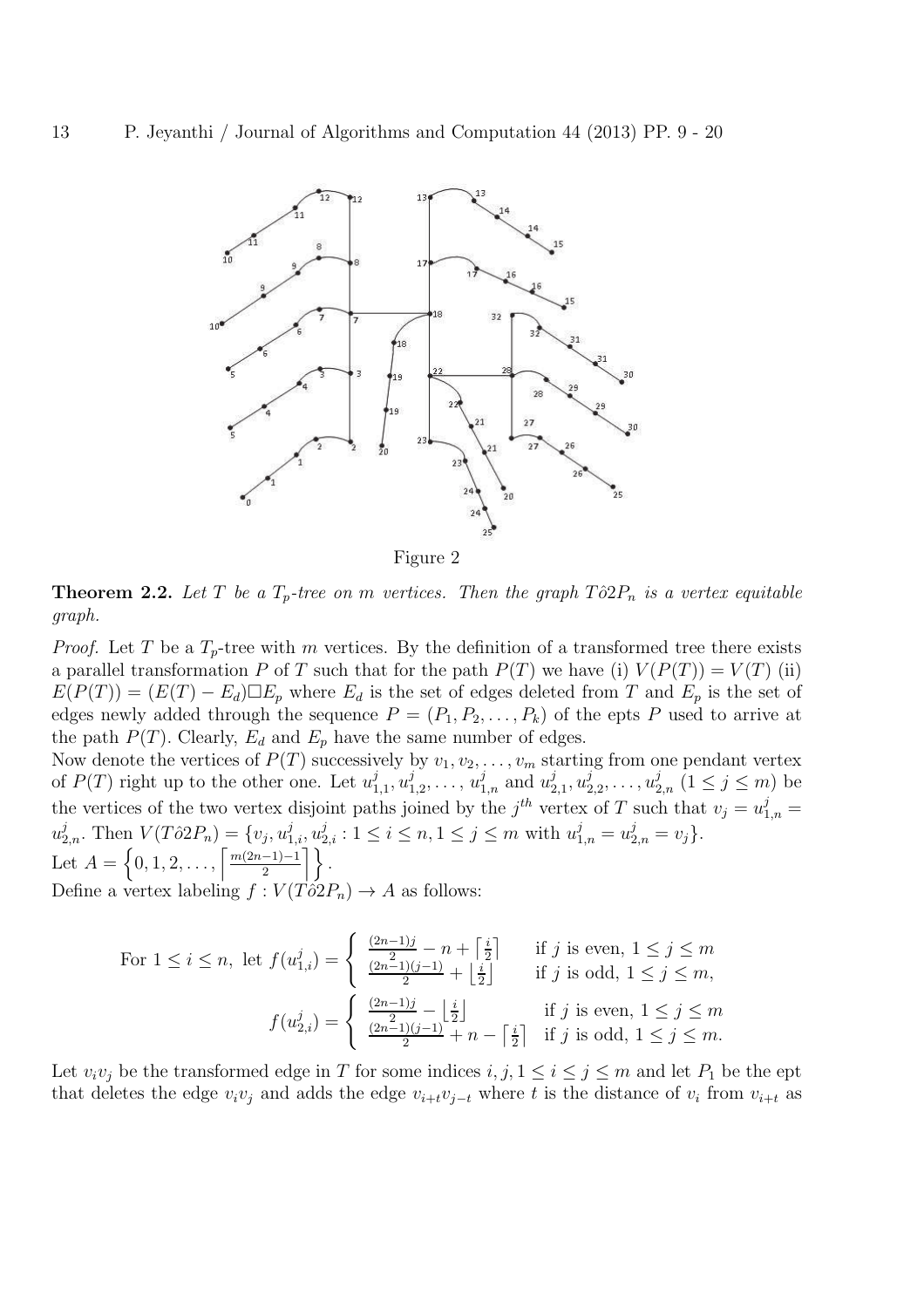also the distance of  $v_j$  from  $v_{j-t}$ . Let P be a parallel transformation of T that contains  $P_1$  as one of the constituent epts.

Since  $v_{i+t}v_{j-t}$  is an edge in the path  $P(T)$ , it follows that  $i + t + 1 = j - t$  which implies  $j = i + 2t + 1$ . Therefore i and j are of opposite parity, that is, i is odd and j is even or vice-versa.

The induced label of the edge  $v_i v_j$  is given by

$$
f^*(v_i v_j) = f^*(v_i v_{i+2t+1})
$$
  
=  $f(v_i) + f(v_{i+2t+1})$   
=  $(2n - 1)(i + t)$  and  

$$
f^*(v_{i+t}v_{j-t}) = f^*(v_{i+t}v_{i+t+1})
$$
  
=  $f(v_{i+t}) + f(v_i v_{i+t+1})$   
=  $(2n - 1)(i + t).$ 

Therefore,  $f^*(v_i v_j) = f^*(v_{i+t} v_{j-t}).$ 

It can be verified that the induced edge labels of  $T\hat{o}2P_n$  are  $1, 2, 3, \ldots, m(2n-1) - 1$  and  $|v_f(a) - v_f(b)| \leq 1$  for all  $a, b \in A$ . Hence,  $T\partial 2P_n$  is a vertex equitable graph.  $\Box$ 

The vertex equitable labeling of  $T\partial 2P_4$  where T is a  $T_p$ -tree with 10 vertices is given in Figure 3.



**Theorem 2.3.** Let T be a  $T_p$ -tree on m vertices. Then the graph  $T\hat{o}C_n$  is a vertex equitable *graph if*  $n \equiv 0, 3 \pmod{4}$ .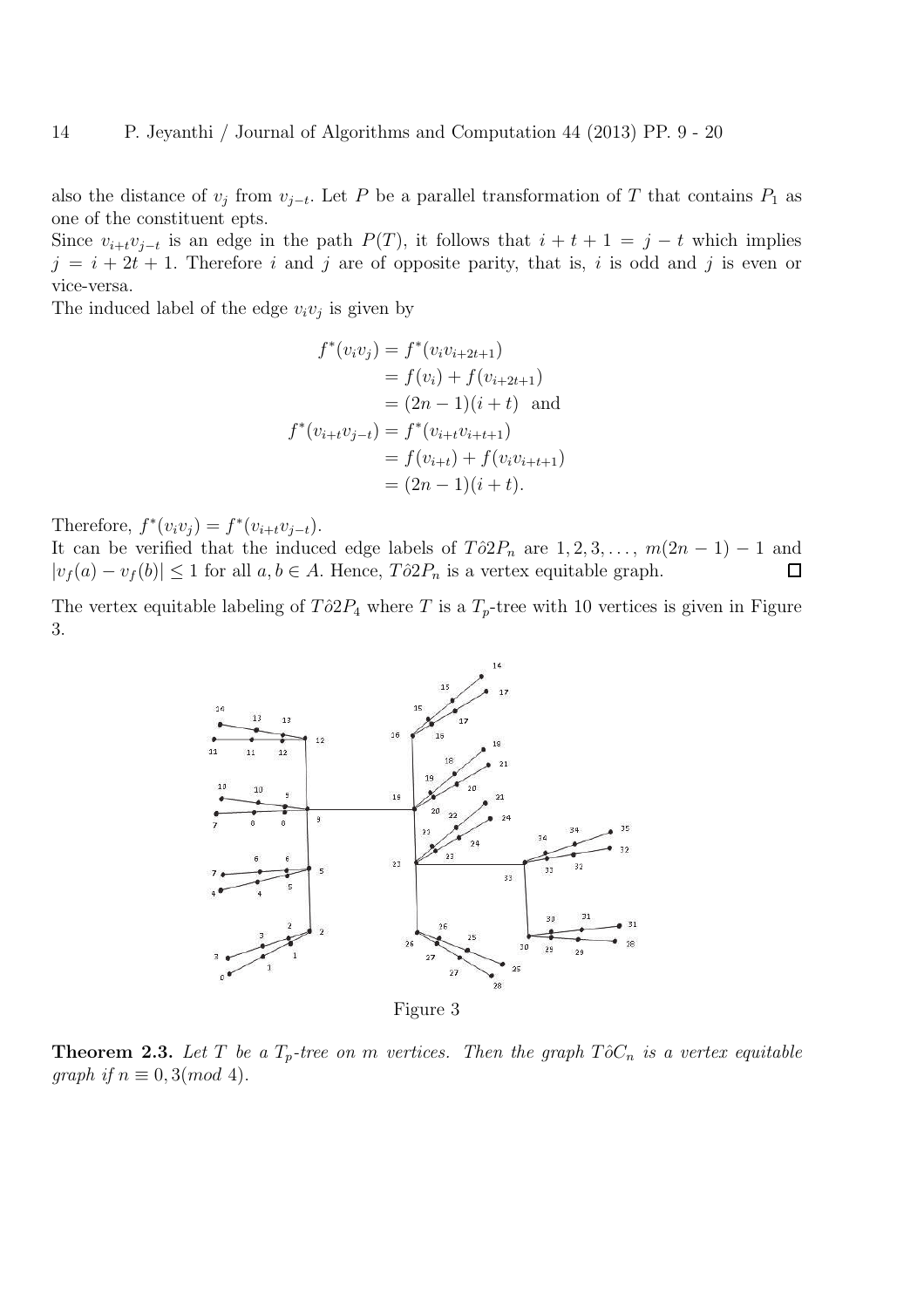*Proof.* Let T be a  $T_p$ -tree with m vertices. By the definition of a transformed tree there exists a parallel transformation P of T such that for the path  $P(T)$  we have (i)  $V(P(T)) = V(T)$  (ii)  $E(P(T)) = (E(T) - E_d) \Box E_p$  where  $E_d$  is the set of edges deleted from T and  $E_p$  is the set of edges newly added through the sequence  $P = (P_1, P_2, \ldots, P_k)$  of the EPTs P used to arrive at the path  $P(T)$ . Clearly,  $E_d$  and  $E_p$  have the same number of edges.

Now denote the vertices of  $P(T)$  successively by  $v_1, v_2, \ldots, v_m$  starting from one pendant vertex of  $P(T)$  right up to the other one. Let  $u_1^j$  $j, u_2^j$  $u_2^j, \ldots, u_n^j$   $(1 \leq j \leq m)$  be the vertices of  $j_{-}^{th}$  copy of  $P_n$ . Then  $V(T\hat{o}C_n) = \{u_i^j\}$  $i: 1 \leq i \leq n, 1 \leq j \leq m$  with  $u_1^j = v_j$ . Let  $A = \left\{0, 1, 2, \ldots, \left\lceil \frac{m(n+1)-1}{2} \right\rceil \right\}$  $\frac{+1)-1}{2}$  }. Define a vertex labeling  $f: V(T\hat{o}C_n) \to A$  as follows:

Case (i)  $n \equiv 3 \pmod{4}$ .

For  $1 \leq j \leq m$  and j is odd,

let 
$$
f(u_1^j) = \left\lceil \frac{n}{2} \right\rceil j
$$
,  
\n
$$
f(u_i^j) = \left\lceil \frac{n}{2} \right\rceil (j-1) + \left\lfloor \frac{i}{2} \right\rfloor \text{ if } i \text{ is odd, } 2 \le i \le n,
$$
\n
$$
f(u_i^j) = \left\{ \begin{array}{c} \left\lceil \frac{n}{2} \right\rceil (j-1) + \left\lfloor \frac{i-1}{2} \right\rfloor & \text{if } i \text{ is odd, } 2 \le i \le \left\lceil \frac{n}{2} \right\rceil \\ \left\lceil \frac{n}{2} \right\rceil (j-1) + \frac{i}{2} & \text{if } i \text{ is even, } \left\lceil \frac{n}{2} \right\rceil + 1 \le i \le n. \end{array} \right.
$$

For  $1 \leq j \leq m$  and j is even.

let 
$$
f(u_1^j) = \left\lceil \frac{n}{2} \right\rceil (j-1),
$$
  
\n
$$
f(u_i^j) = \left\lceil \frac{n}{2} \right\rceil (j-1) + \left\lfloor \frac{i}{2} \right\rfloor \text{ if } i \text{ is even, } 2 \le i \le n,
$$
\n
$$
f(u_i^j) = \begin{cases} \left\lceil \frac{n}{2} \right\rceil (j-1) + \left\lfloor \frac{i}{2} \right\rfloor & \text{if } i \text{ is odd, } 2 \le i \le \left\lceil \frac{n}{2} \right\rceil \\ \left\lceil \frac{n}{2} \right\rceil (j-1) + \left\lceil \frac{i}{2} \right\rceil & \text{if } i \text{ is odd, } \left\lceil \frac{n}{2} \right\rceil + 1 \le i \le n. \end{cases}
$$

Let  $v_i v_j$  be a transformed edge in T for some indices  $i, j, 1 \le i \le j \le m$  and let  $P_1$  be the ept that deletes the edge  $v_i v_j$  and adds the edge  $v_{i+t} v_{j-t}$  where t is the distance of  $v_i$  from  $v_{i+t}$  as also the distance of  $v_j$  from  $v_{j-t}$ . Let P be a parallel transformation of T that contains  $P_1$  as one of the constituent epts.

Since  $v_{i+t}v_{j-t}$  is an edge in the path  $P(T)$ , it follows that  $i + t + 1 = j - t$  which implies  $j = i + 2t + 1$ . Therefore, i and j are of opposite parity, that is, i is odd and j is even or vice-versa.

The induced label of the edge  $v_i v_j$  is given by

$$
f^*(v_i v_j) = f^*(v_i v_{i+2t+1}) = f(v_i) + f(v_{i+2t+1})
$$
  
=  $(n + 1)(i + t)$  and  

$$
f^*(v_{i+t} v_{j-t}) = f^*(v_{i+t} v_{i+t+1}) = f(v_{i+t}) + f(v_i v_{i+t+1})
$$
  
=  $(n + 1)(i + t).$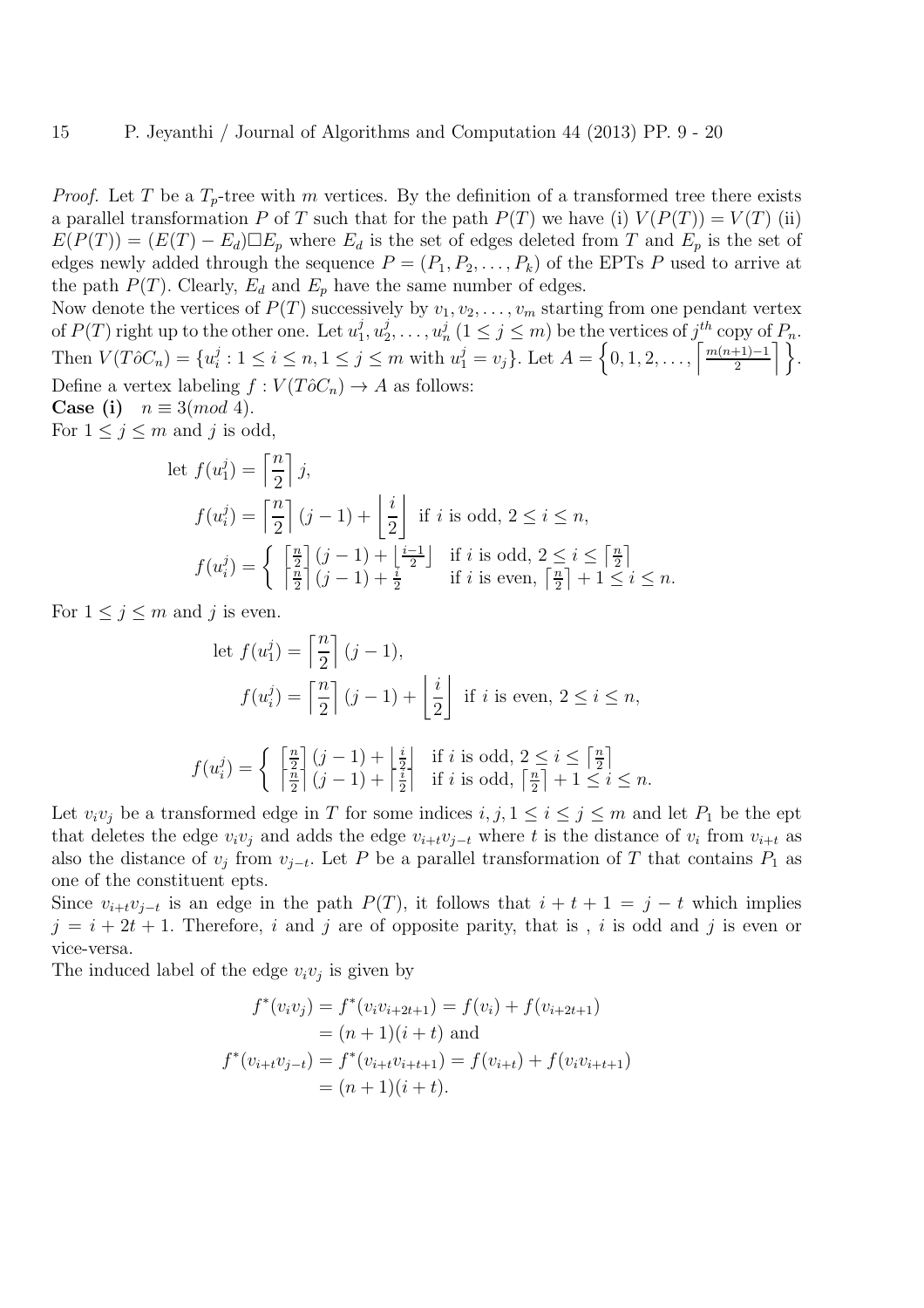Therefore,  $f^*(v_i v_j) = f^*(v_{i+t} v_{j-t}).$ **Case(ii)**  $n \equiv 0 \pmod{4}$ . For  $1 \leq j \leq m$  and j is odd.

let 
$$
f(u_1^j) = \left\lfloor \frac{(n+1)j}{2} \right\rfloor
$$
,  
\n
$$
f(u_i^j) = \frac{(n+1)(j-1)}{2} + \left\lfloor \frac{i}{2} \right\rfloor \text{ if } i \text{ is odd, } 2 \le i \le n,
$$
\n
$$
f(u_i^j) = \begin{cases} \frac{(n+1)(j-1)}{2} + \left\lfloor \frac{i-1}{2} \right\rfloor & \text{if } i \text{ is even, } 2 \le i \le \left\lceil \frac{n}{2} \right\rceil \\ \frac{(n+1)(j-1)}{2} + \left\lceil \frac{i}{2} \right\rceil & \text{if } i \text{ is even, } \left\lceil \frac{n}{2} \right\rceil + 1 \le i \le n. \end{cases}
$$

For  $1 \leq j \leq m$  and j is even.

let 
$$
f(u_1^j) = \left[ \frac{(n+1)(j-1)}{2} \right],
$$
  
\n
$$
f(u_i^j) = \left[ \frac{(n+1)(j-1)}{2} \right] + \left[ \frac{i}{2} \right] \text{ if } i \text{ is odd, } 2 \le i \le n,
$$
\n
$$
f(u_i^j) = \left\{ \left[ \frac{\frac{(n+1)(j-1)}{2}}{\frac{(n+1)(j-1)}{2}} \right] + \left[ \frac{i-1}{2} \right] \text{ if } i \text{ is even, } 2 \le i \le \left[ \frac{n}{2} \right] \right\}
$$
\n
$$
f(u_i^j) = \left\{ \left[ \frac{(n+1)(j-1)}{2} \right] + \left[ \frac{i}{2} \right] \text{ if } i \text{ is even, } \left[ \frac{n}{2} \right] + 1 \le i \le n.
$$

Let  $v_i v_j$  be a transformed edge in T for some indices  $i, j, 1 \le i \le j \le m$  and let  $P_1$  be the ept that deletes the edge  $v_i v_j$  and adds the edge  $v_{i+t} v_{j-t}$  where t is the distance of  $v_i$  from  $v_{i+t}$  as also the distance of  $v_j$  from  $v_{j-t}$ . Let P be a parallel transformation of T that contains  $P_1$  as one of the constituent epts.

Since  $v_{i+t}v_{j-t}$  is an edge in the path  $P(T)$ , it follows that  $i + t + 1 = j - t$  which implies  $j = i + 2t + 1$ . Therefore, i and j are of opposite parity, that is, i is odd and j is even or vice-versa.

The induced label of the edge  $v_i v_j$  is given by

$$
f^*(v_i v_j) = f^*(v_i v_{i+2t+1}) = f(v_i) + f(v_{i+2t+1})
$$
  
=  $(n + 1)(i + t)$  and  

$$
f^*(v_{i+t}v_{j-t}) = f^*(v_{i+t}v_{i+t+1}) = f(v_{i+t}) + f(v_i v_{i+t+1})
$$
  
=  $(n + 1)(i + t).$ 

Therefore,  $f^*(v_i v_j) = f^*(v_{i+t} v_{j-t}).$ 

It can be verified that the induced edge labels of  $T\hat{o}C_n$  are  $1, 2, 3, \ldots, m(n+1)-1$  and  $|v_f(a)$  $v_f(b)| \leq 1$  for all  $a, b \in A$ . Hence  $T\hat{o}C_n$  is a vertex equitable graph.  $\Box$ 

The vertex equitable labeling pattern of  $T\hat{o}C_7$ , where T is a  $T_p$ -tree with 8 vertices, is given in Figure 4.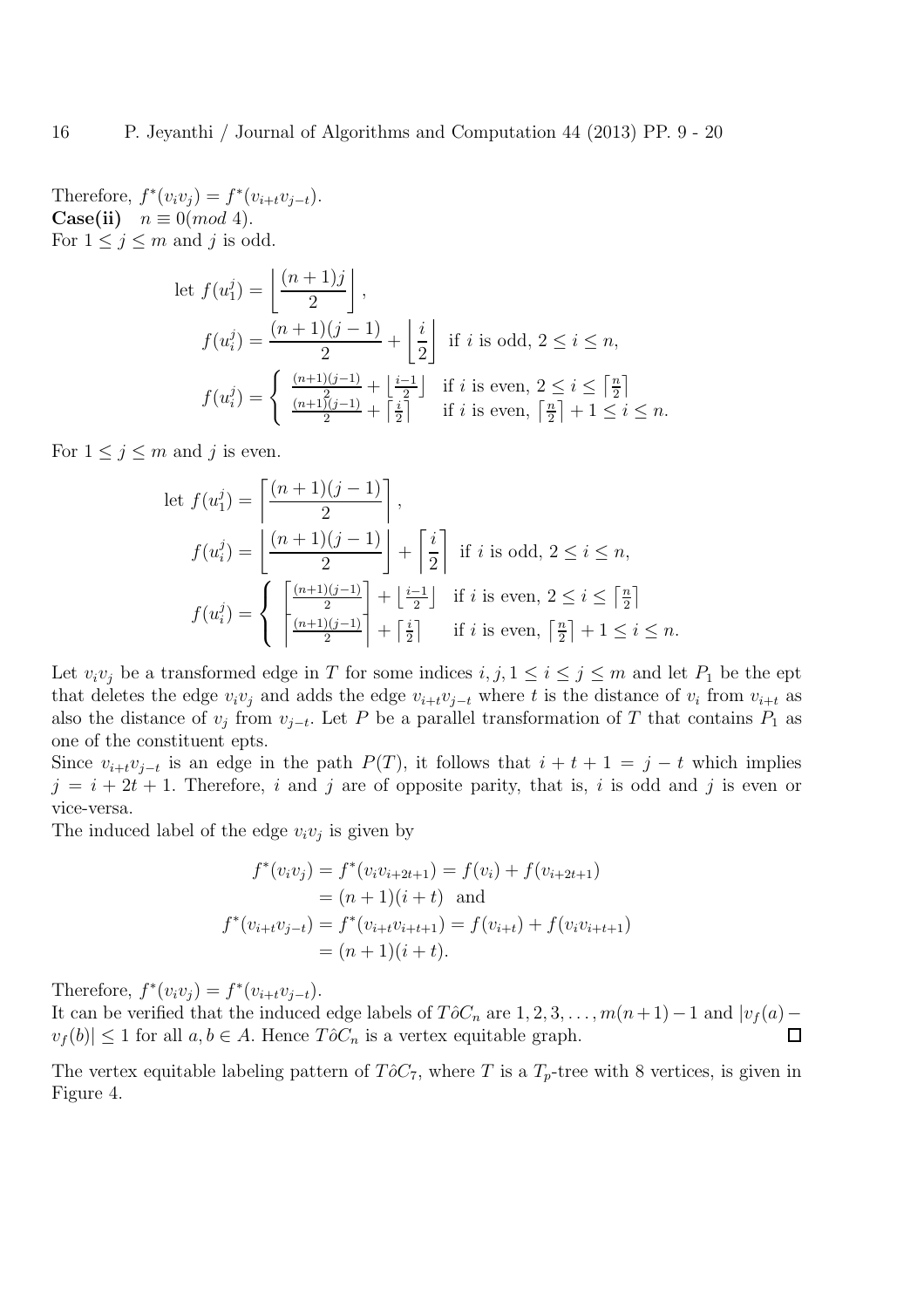

Figure 4

**Theorem 2.4.** Let T be a  $T_p$ -tree on m vertices. Then the graph  $T\tilde{o}C_n$  is a vertex equitable *graph if*  $n \equiv 0, 3 \pmod{4}$ .

*Proof.* Let T be a  $T_p$ -tree with m vertices. By the definition of a transformed tree there exists a parallel transformation P of T such that for the path  $P(T)$  we have (i)  $V(P(T)) = V(T)$  (ii)  $E(P(T)) = (E(T) - E_d) \Box E_p$  where  $E_d$  is the set of edges deleted from T and  $E_p$  is the set of edges newly added through the sequence  $P = (P_1, P_2, \ldots, P_k)$  of the ept's P used to arrive at the path  $P(T)$ . Clearly,  $E_d$  and  $E_p$  have the same number of edges.

Now denote the vertices of  $P(T)$  successively by  $v_1, v_2, \ldots, v_m$  starting from one pendant vertex of  $P(T)$  right up to the other one. Let  $u_1^j$  $j\overline{j},u_2^j$  $u_2^j, \ldots, u_n^j \ (1 \leq j \leq m)$  be the vertices of  $j^{th}$  copy of  $P_n$  then  $V(T\tilde{o}C_n) = \{v_j, u_i^j\}$  $i : 1 \leq i \leq n, 1 \leq j \leq m$  and  $E(T\tilde{o}C_n) = E(T) \cup E(C_n) \cup \{v_ju_1^j\}$  $\frac{j}{1}$  :  $1 \leq j \leq m$ . Let  $A = \left\{0, 1, 2, \ldots, \left\lceil \frac{m(n+2)-1}{2} \right\rceil \right\}$  $\left\{\frac{+2}{2},\frac{2}{2}\right\}$ . Define a vertex labeling  $f: V(T\tilde{o}C_n) \to A$  as follows:

Case(i) 
$$
n \equiv 3 \pmod{4}
$$
.

For 
$$
1 \leq j \leq m
$$
, let  $f(v_i) = \begin{cases} \frac{(i-1)(n+2)}{2} + \left\lfloor \frac{n}{2} \right\rfloor & \text{if } i \text{ is odd} \\ \frac{(i-2)(n+2)}{2} + 1 + \left\lfloor \frac{n}{2} \right\rfloor & \text{if } i \text{ is even} \end{cases}$  and  $f(u_1^j) = f(v_i)$ . For  $1 \leq j \leq m$  and  $j$  is odd,

let 
$$
f(u_i^j) = \begin{cases} \frac{(n+2)(j-1)}{2} + \left\lfloor \frac{i-1}{2} \right\rfloor & \text{if } i \text{ is even, } 2 \leq i \leq \left\lceil \frac{n}{2} \right\rceil \\ \frac{(n+2)(j-1)}{2} + \left\lceil \frac{i}{2} \right\rceil & \text{if } i \text{ is even, } \left\lceil \frac{n}{2} \right\rceil + 1 \leq i \leq n, \\ f(u_i^j) = \frac{(n+2)(j-1)}{2} + \left\lfloor \frac{i}{2} \right\rfloor & \text{if } i \text{ is odd, } 2 \leq i \leq n. \end{cases}
$$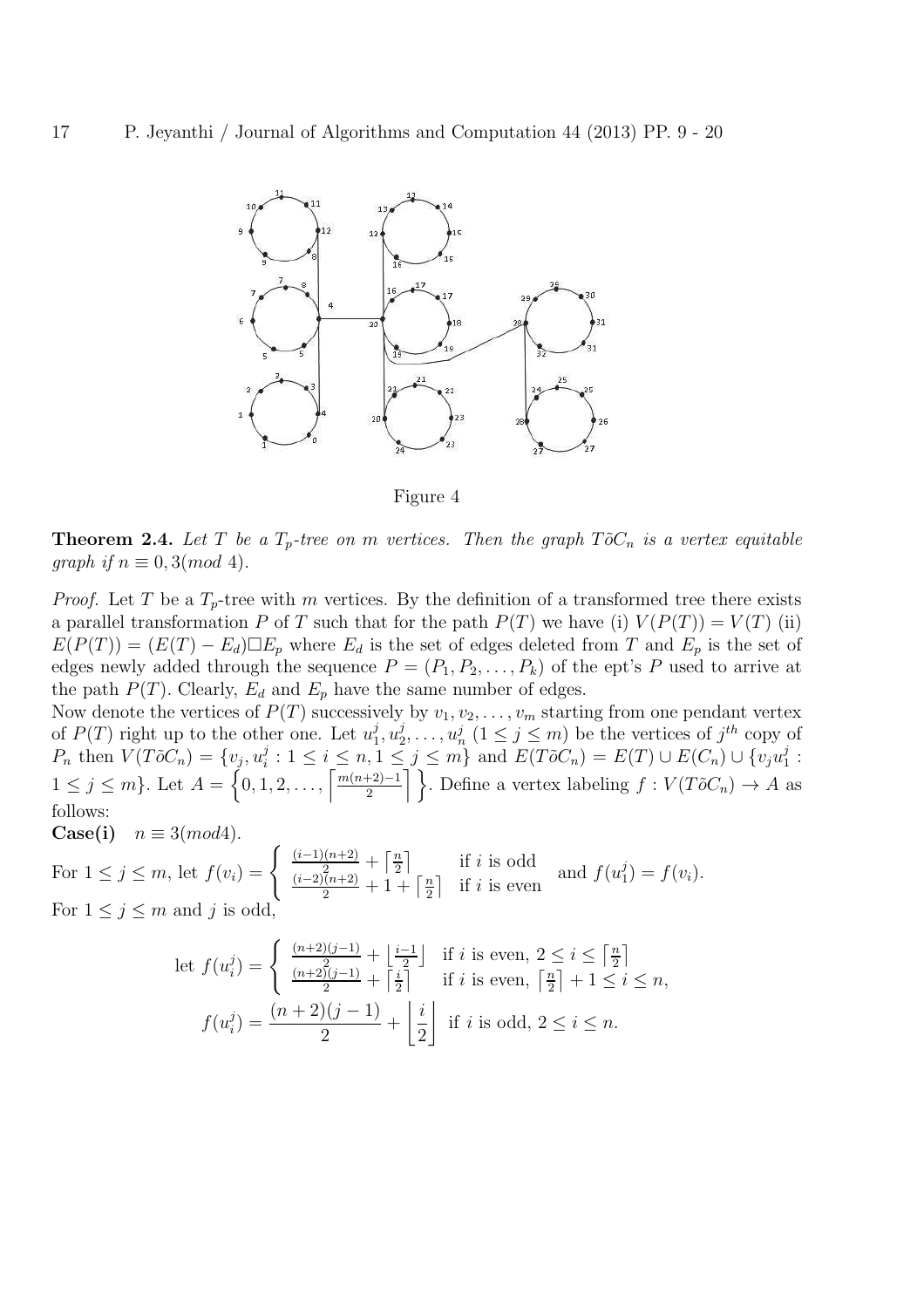For  $1 \leq j \leq m$  and j is even,

$$
\begin{aligned}\n\text{let } f(u_i^j) &= \left\{ \frac{\frac{(n+2)(j-2)}{2} + 1 + \left\lceil \frac{n}{2} \right\rceil + \frac{i-1}{2}}{2} \quad \text{if } i \text{ is odd, } 2 \le i \le \left\lceil \frac{n}{2} \right\rceil \right. \\
&\text{if } i \text{ is odd, } \left\lceil \frac{n}{2} \right\rceil + 1 \le i \le n, \\
f(u_i^j) &= \frac{(n+2)(j-2)}{2} + 1 + \left\lceil \frac{n}{2} \right\rceil + \frac{i}{2} \quad \text{if } i \text{ is even, } 2 \le i \le n.\n\end{aligned}
$$

Let  $v_i v_j$  be a transformed edge in T for some indices i and  $j, 1 \le i \le j \le m$  and let  $P_1$  be the ept that deletes this edge  $v_i v_j$  and adds the edge  $v_{i+t}v_{j-t}$  where t is the distance of  $v_i$  from  $v_{i+t}$ as also the distance of  $v_j$  from  $v_{j-t}$ . Let P be a parallel transformation of T that contains  $P_1$ as one of the constituent epts.

Since  $v_{i+t}v_{j-t}$  is an edge in the path  $P(T)$ , it follows that  $i + t + 1 = j - t$  which implies  $j = i + 2t + 1$ . Therefore, i and j are of opposite parity, that is, i is odd and j is even or vice-versa.

The induced label of the edge  $v_i v_j$  is given by

$$
f^*(v_i v_j) = f^*(v_i v_{i+2t+1}) = f(v_i) + f(v_{i+2t+1})
$$
  
=  $(n+2)(i+t)$  and  

$$
f^*(v_{i+t}v_{j-t}) = f^*(v_{i+t}v_{i+t+1}) = f(v_{i+t}) + f(v_i v_{i+t+1})
$$
  
=  $(n+2)(i+t).$ 

Therefore,  $f^*(v_i v_j) = f^*(v_{i+t}v_{j-t}).$ Case (ii)  $n \equiv 0 \pmod{4}$ .

For  $1 \leq i \leq m$ , let  $f(v_i) = \begin{cases} \frac{i(n+2)}{2} & \text{if } i \leq n, \\ 0 & \text{otherwise} \end{cases}$  $\frac{i+2i}{2}$  if *i* is odd  $(i-1)(n+2)$  $\frac{2^{(n+2)}}{2}$  if *i* is even. For  $1 \leq j \leq m$  and j is odd,

let 
$$
f(u_1^j) = \frac{j(n+2)}{2} - 1
$$
  
\n
$$
f(u_i^j) = \begin{cases} \frac{(n+2)(j-1)}{2} + \left\lfloor \frac{i-1}{2} \right\rfloor & \text{if } i \text{ is even, } 2 \le i \le \left\lfloor \frac{n}{2} \right\rfloor \\ \frac{(n+2)(j-1)}{2} + \left\lfloor \frac{i}{2} \right\rfloor & \text{if } i \text{ is even, } \left\lfloor \frac{n}{2} \right\rfloor + 1 \le i \le n, \\ f(u_i^j) = \frac{(n+2)(j-1)}{2} + \left\lfloor \frac{i}{2} \right\rfloor & \text{if } i \text{ is odd, } 2 \le i \le n. \end{cases}
$$

For  $1 \leq j \leq m$  and j is even,

let 
$$
f(u_1^j) = \frac{(j-1)(n+2)}{2} + 1
$$
,  
\n
$$
f(u_i^j) = \begin{cases} \frac{(n+2)(j-1)}{2} + \left[\frac{i}{2}\right] & \text{if } i \text{ is even, } 2 \le i \le \left[\frac{n}{2}\right] \\ \frac{(n+2)(j-1)}{2} + \left[\frac{i+1}{2}\right] & \text{if } i \text{ is even, } \left[\frac{n}{2}\right] + 1 \le i \le n, \end{cases}
$$
\n
$$
f(u_i^j) = \frac{(n+2)(j-1)}{2} + \left[\frac{i}{2}\right] \text{ if } i \text{ is odd, } 2 \le i \le n.
$$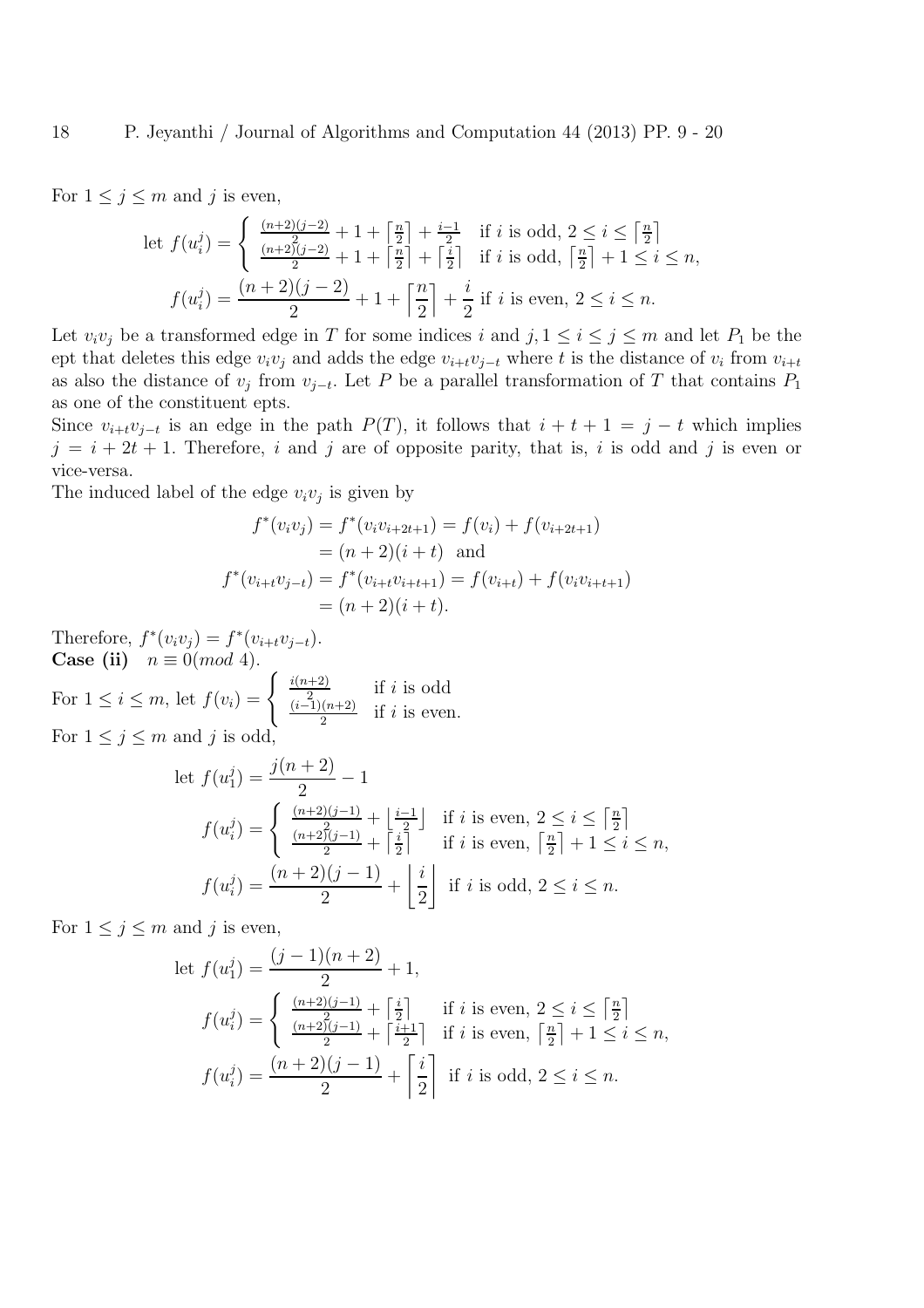Let  $v_i v_j$  be a transformed edge in T for some indices  $i, j, 1 \le i \le j \le m$  and let  $P_1$  be the ept that deletes the edge  $v_i v_j$  and adds the edge  $v_{i+t} v_{j-t}$  where t is the distance of  $v_i$  from  $v_{i+t}$  as also the distance of  $v_j$  from  $v_{j-t}$ . Let P be a parallel transformation of T that contains  $P_1$  as one of the constituent epts.

Since  $v_{i+t}v_{j-t}$  is an edge in the path  $P(T)$ , it follows that  $i + t + 1 = j - t$  which implies  $j = i + 2t + 1$ . Therefore i and j are of opposite parity, that is, i is odd and j is even or vice-versa.

The induced label of the edge  $v_i v_j$  is given by

$$
f^*(v_i v_j) = f^*(v_i v_{i+2t+1}) = f(v_i) + f(v_{i+2t+1})
$$
  
=  $(n+2)(i+t)$  and  

$$
f^*(v_{i+t}v_{j-t}) = f^*(v_{i+t}v_{i+t+1}) = f(v_{i+t}) + f(v_i v_{i+t+1})
$$
  
=  $(n+2)(i+t).$ 

Therefore,  $f^*(v_i v_j) = f^*(v_{i+t} v_{j-t}).$ 

It can be verified that the induced edge labels of  $T\tilde{o}C_n$  are  $1, 2, 3, \ldots, m(n + 1) - 1$  and for all  $a, b \in A$ . Hence  $T\tilde{o}C_n$  is a vertex equitable graph.  $\Box$ 

The vertex equitable labeling pattern of  $T\tilde{o}C_n$ , where T is a  $T_p$ -tree with 8 vertices, is given in Figure 5.



Figure 5